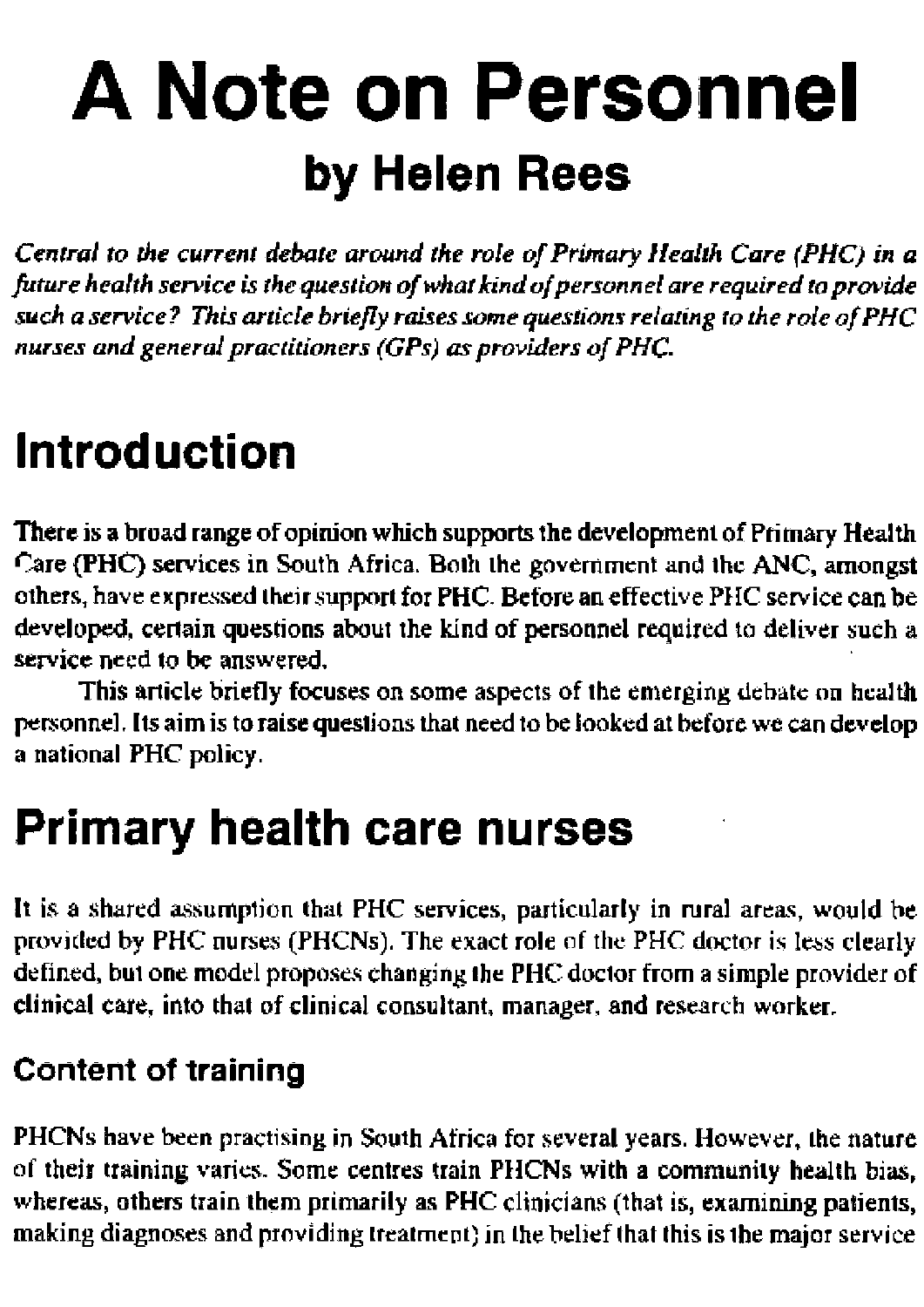

What is the role of the Primary Health Care Nurse? Photo: Medico Health Project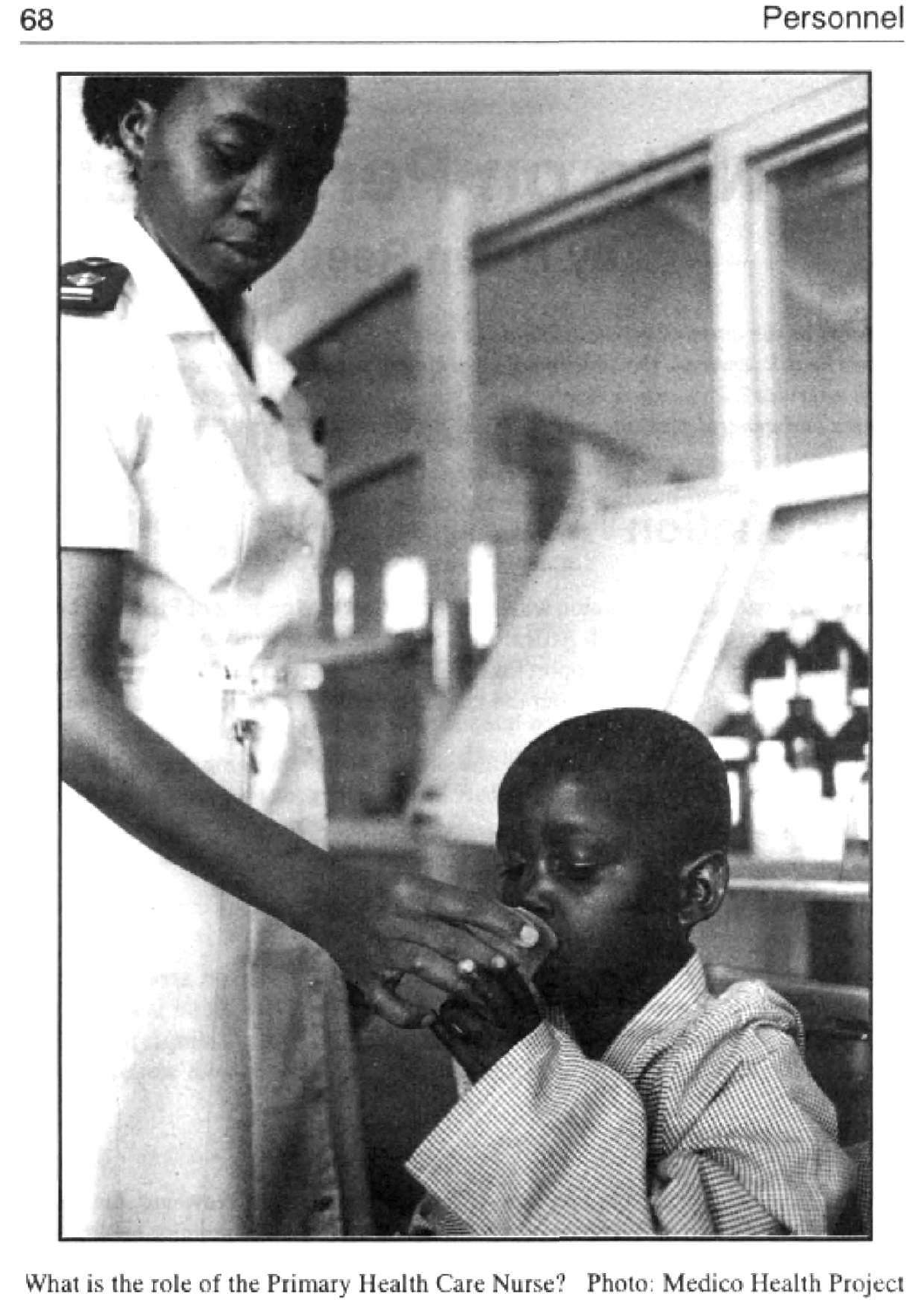they provide once they are practising.

In their most recent recommendations the South African Nursing Council has weighted the PHC training heavily towards community health skills with very little emphasis on clinical skills. They imply that nurses require little training to develop the necessary skills after their basic nurse training to allow them to work as clinicians. Some people involved in the training of PHCNs would argue that PHCNs are, in fact, family practitioners and not community health specialists and that their training should be orientated towards the discipline of family health rather than community health.

This then raises the first question: what is the present role of PHCNs, and what training would best support this role?

#### **Support structures for PHCNs**

Apart from the problems of the content of PHCN training, there arc also problems for them in terms of support structures. Their job has no prospect of promotion unless they move back to the traditional nursing hierarchy. They are neither nurse nor doctor, although still subject to nursing structures. The result is that there is often conflict between PHCNs and their nursing peers and conflict with their nursing superiors.

On the other side, there is professional rivalry between PHCNs and PHC doctors. Doctors feel threatened by the movement of PHCNs into their territory, and increasingly uncertain of what their role as a doctor ought to be. If the role of the two professionals is similar, then why should doctors get paid so much more than PHCNs?

#### **Cost benefit**

To add to this confusion, is the question of cost benefit. When PHCNs were first trained, the aim was to have a PHC practitioner who was locally based and trained, and who would be cheaper to train and more effective than a doctor. Whilst the former point is often true for PHCNs, the latter two points may not be. A primary health care nurse has 3 years of basic nurse training, after 1 year of midwifery and a final year of PHC training.

With basic nursing training expanding to 4 years, PHCN training will become 6 years in length, and hence very expensive, although still cheaper than a doctor's training. Secondly, PHCNs often work more slowly than doctors and have to refer more cases for second opinions. This means that in terms of cosi, a PHCN consultation is potentially more expensive than one with a doctor, as was recently shown in a study done at Dicpkloof Clinic in Soweto.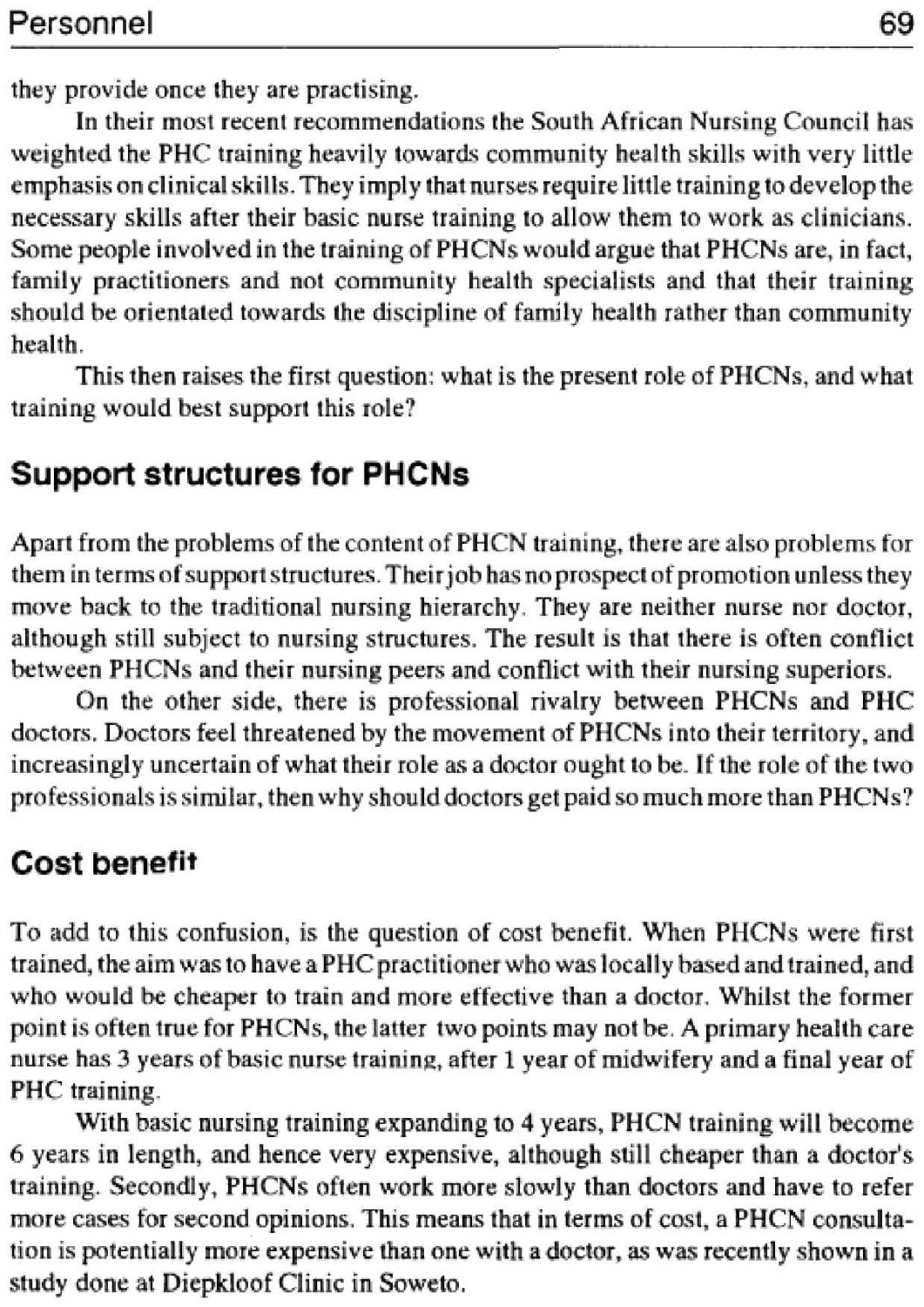#### **A different type of PHC clinician?**

With all these problems attached to PHCNs as the model of a mid level health worker, some people are now suggesting that it may be better to train a different type of PHC clinician. Community members could be given a 3 year community based training in both family medicine and community medicine skills. This would qualify them as a PHC clinicians, with a career option that would later allow them to qualify, if they wanted to, as doctors. Much more research has to be done into the role of the PHCN before we can assume that they are the model health workers for a future PHC service.

### **General Practitioners**

When we talk of future health services and the development of a multi-disciplinary health training, we include in that team a PHC doctor. But where do we find these doctors, and what training do they need?

In addition, those who are motivating for the expansion of PHC services need to be more specific about what will happen to the private sector and, in particular, to general practitioners (GPs).

We have 7 000 - 9 000 doctors practising as "generalists" in South Africa, who are thought to give about 12 million consultations every year. Although drug companies may know where all these GPs are, the progressive health sector and probably the government does not know much about this work force. We don't know where they are, what functions they fulfil, what their skills are, or whether they would be interested in joining a multi-disciplinary health team.

More and more doctors are choosing private general practice as a career option. We need to look carefully at the reasons for this and at the nature of the service they are providing to the community. The image of a GP is that of a high income earning doctor, with a large patient load. In some cases, this is a fair assessment. Some doctors choose to go into private practice because they believe that they will be able to give a better quality of care to patients than can be given in a public sector, renown for bureaucracy, long queues and lack of continuity.

Some people argue that GPs are serving the 'first world' component of the population. This is only partially true. Although GPs over cater for the urban areas, many work in peri-urban and rural areas. Many of their consultations are to "cash" patients (that is, poorer, non-medical aid patients). As PHC clinicians, GPs have also become aware of the PHC team approach, and of the limitations of their predominant